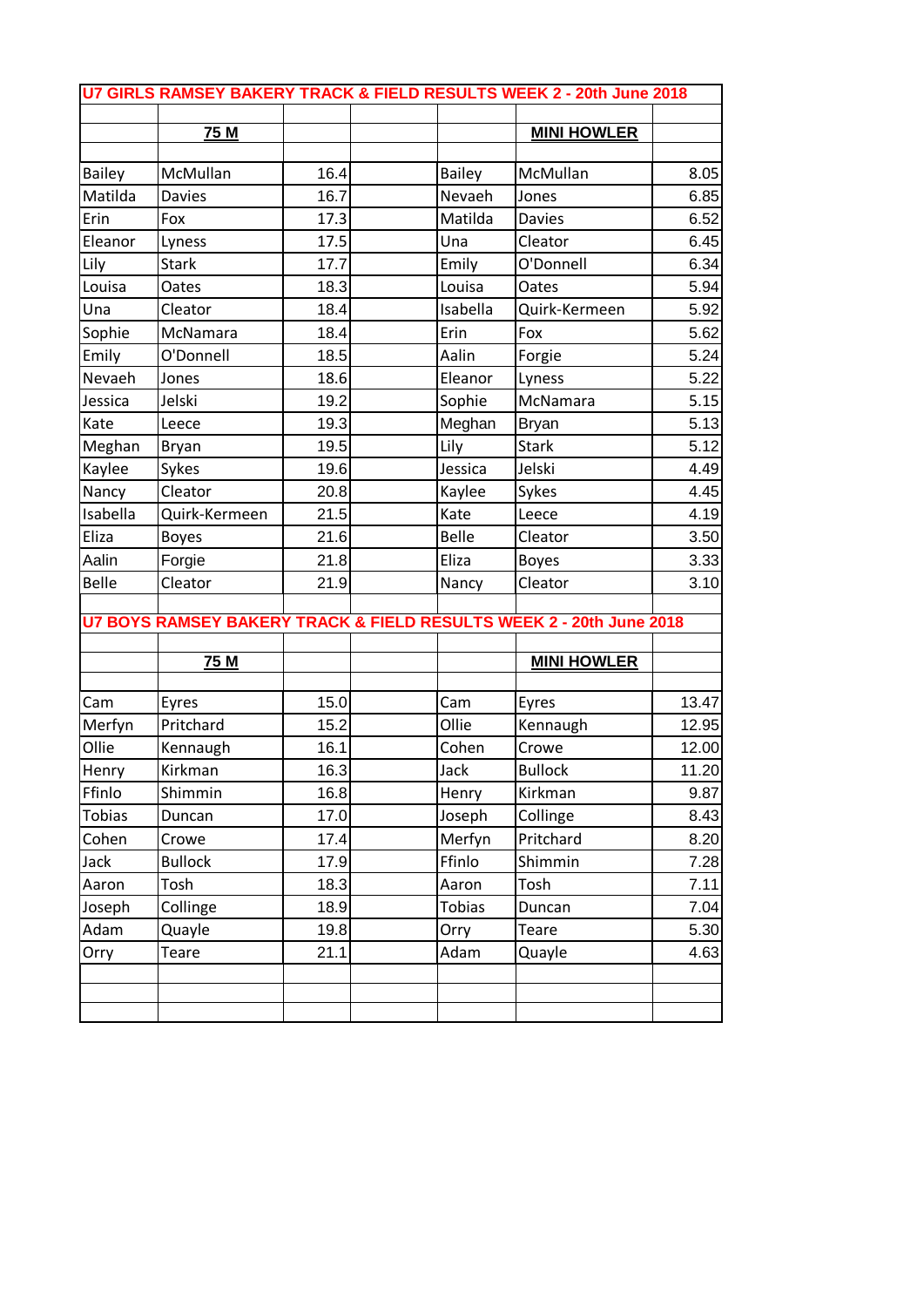| U9 GIRLS RAMSEY BAKERY TRACK & FIELD RESULTS WEEK 2 - 20th June 2018 |             |      |  |          |                            |      |  |
|----------------------------------------------------------------------|-------------|------|--|----------|----------------------------|------|--|
|                                                                      |             |      |  |          |                            |      |  |
|                                                                      | 75 M        |      |  |          | <b>THROWING THE HOWLER</b> |      |  |
| Scarlett                                                             | Callister   | 14.1 |  | Evelyn   | King                       | 8.67 |  |
| Issy                                                                 | Kennaugh    | 14.3 |  | Lille    | Hope                       | 8.60 |  |
| Georgia                                                              | Thompson    | 14.4 |  | Georgia  | Thompson                   | 8.60 |  |
| Grace                                                                | Kelly       | 14.6 |  | Olivia   | Quayle                     | 8.31 |  |
| Imogen                                                               | Howard      | 15.1 |  | Grace    | Kelly                      | 8.30 |  |
| Evelyn                                                               | King        | 15.2 |  | Kassie   | Sykes                      | 8.00 |  |
| Kassie                                                               | Sykes       | 15.4 |  | Scarlett | Callister                  | 7.75 |  |
| Olivia                                                               | Quayle      | 15.5 |  | Isobel   | Quirk                      | 6.78 |  |
| Ella                                                                 | Quirk       | 15.7 |  | Issy     | Kennaugh                   | 6.40 |  |
| Olivia                                                               | Johnson     | 16.3 |  | Ella     | Quirk                      | 6.35 |  |
| Lille                                                                | Hope        | 16.4 |  | Olivia   | Johnson                    | 6.20 |  |
| Isobel                                                               | Quirk       | 16.5 |  | Imogen   | Howard                     | 4.63 |  |
| Grayse                                                               | Blencoe     | 16.9 |  | Eva      | Scott                      | 4.45 |  |
| Eva                                                                  | Scott       | 16.9 |  | Emma     | Dorricott                  | 4.30 |  |
| Heidi                                                                | Murphy      | 18.4 |  | Grayse   | Blencoe                    | 4.15 |  |
| Emma                                                                 | Dorricott   | 20.2 |  | Heidi    | Murphy                     | 3.35 |  |
|                                                                      |             |      |  |          |                            |      |  |
|                                                                      |             |      |  |          |                            |      |  |
|                                                                      | 150 M       |      |  |          |                            |      |  |
| Issy                                                                 | Kennaugh    | 29.4 |  |          |                            |      |  |
| Scarlett                                                             | Callister   | 29.7 |  |          |                            |      |  |
| Georgia                                                              | Thompson    | 31.0 |  |          |                            |      |  |
| Grace                                                                | Kelly       | 31.2 |  |          |                            |      |  |
| Imogen                                                               | Howard      | 31.6 |  |          |                            |      |  |
| Olivia                                                               | Quayle      | 31.9 |  |          |                            |      |  |
| Olivia                                                               | Johnson     | 32.3 |  |          |                            |      |  |
| <b>L</b> ille                                                        | Hope        | 32.5 |  |          |                            |      |  |
| Ella                                                                 | Quirk       | 32.5 |  |          |                            |      |  |
| Evelyn                                                               | <b>King</b> | 33.2 |  |          |                            |      |  |
| Kassie                                                               | Sykes       | 33.6 |  |          |                            |      |  |
| Isobel                                                               | Quirk       | 34.1 |  |          |                            |      |  |
| Eva                                                                  | Scott       | 34.1 |  |          |                            |      |  |
| Grayse                                                               | Blencoe     | 34.9 |  |          |                            |      |  |
| Heidi                                                                | Murphy      | 39.2 |  |          |                            |      |  |
| Emma                                                                 | Dorricott   | 43.2 |  |          |                            |      |  |
|                                                                      |             |      |  |          |                            |      |  |
|                                                                      |             |      |  |          |                            |      |  |
|                                                                      |             |      |  |          |                            |      |  |
|                                                                      |             |      |  |          |                            |      |  |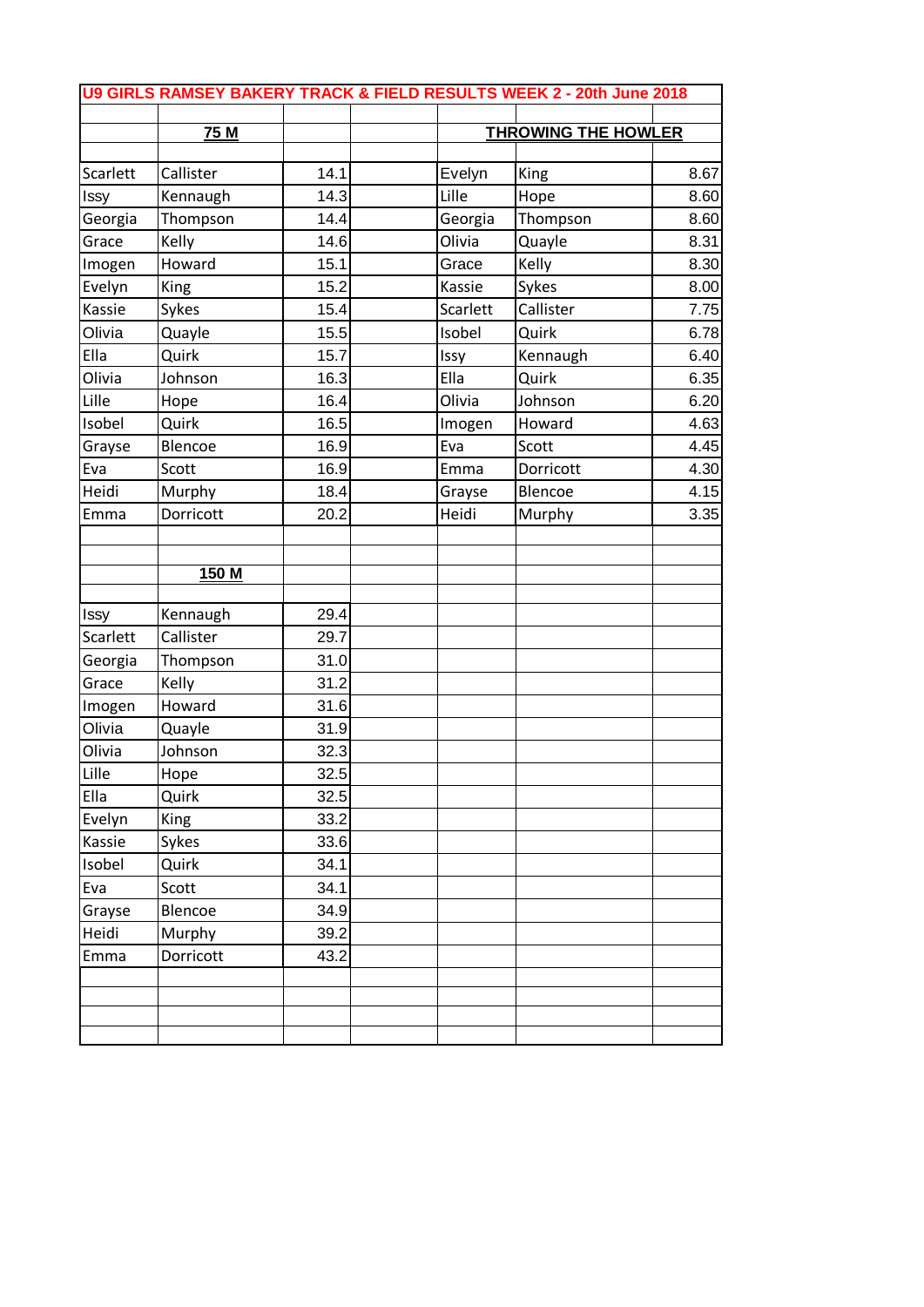| U9 BOYS RAMSEY BAKERY TRACK & FIELD RESULTS WEEK 2 - 20th June 2018 |                |      |                            |                     |                                                                       |       |  |
|---------------------------------------------------------------------|----------------|------|----------------------------|---------------------|-----------------------------------------------------------------------|-------|--|
| 75 M                                                                |                |      | <b>THROWING THE HOWLER</b> |                     |                                                                       |       |  |
|                                                                     |                |      |                            |                     |                                                                       |       |  |
| Dylan                                                               | <b>Bullock</b> | 12.8 |                            | Dylan               | <b>Bullock</b>                                                        | 20.92 |  |
| James                                                               | Jelski         | 13.0 |                            | Oliver              | Fox                                                                   | 20.53 |  |
| Max                                                                 | Simpson        | 13.8 |                            | Henry (Har Stennett |                                                                       | 19.12 |  |
| Joe                                                                 | <b>Teare</b>   | 13.8 |                            | Max                 | Simpson                                                               | 17.26 |  |
| Oliver                                                              | Fox            | 14.0 |                            | Timothy             | Perry                                                                 | 14.32 |  |
| Henry (Har Stennett                                                 |                | 14.3 |                            | James               | Jelski                                                                | 12.52 |  |
| Timothy                                                             | Perry          | 14.6 |                            | Daire               | Crennell                                                              | 11.38 |  |
| Daire                                                               | Crennell       | 14.8 |                            | Joe                 | Teare                                                                 | 9.98  |  |
| Cailum                                                              | McCann         | 14.9 |                            | Cailum              | McCann                                                                | 9.96  |  |
| Jacob                                                               | Quayle         | 17.8 |                            | Zinzan              | <b>Boyes</b>                                                          | 8.90  |  |
| Zinzan                                                              | <b>Boyes</b>   | 18.2 |                            | Jacob               | Quayle                                                                | 4.85  |  |
|                                                                     | 150 M          |      |                            |                     |                                                                       |       |  |
|                                                                     |                |      |                            |                     |                                                                       |       |  |
| Dylan                                                               | <b>Bullock</b> | 26.4 |                            |                     |                                                                       |       |  |
| Henry (Har Stennett                                                 |                | 26.7 |                            |                     |                                                                       |       |  |
| James                                                               | Jelski         | 27.2 |                            |                     |                                                                       |       |  |
| Max                                                                 | Simpson        | 27.4 |                            |                     |                                                                       |       |  |
| Joe                                                                 | Teare          | 29.1 |                            |                     |                                                                       |       |  |
| Timothy                                                             | Perry          | 30.1 |                            |                     |                                                                       |       |  |
| Oliver                                                              | Fox            | 32.0 |                            |                     |                                                                       |       |  |
| Cailum                                                              | McCann         | 32.0 |                            |                     |                                                                       |       |  |
| Daire                                                               | Crennell       | 32.3 |                            |                     |                                                                       |       |  |
| Jacob                                                               | Quayle         | 37.0 |                            |                     |                                                                       |       |  |
| Zinzan                                                              | <b>Boyes</b>   | 37.9 |                            |                     |                                                                       |       |  |
|                                                                     |                |      |                            |                     |                                                                       |       |  |
|                                                                     |                |      |                            |                     |                                                                       |       |  |
|                                                                     |                |      |                            |                     |                                                                       |       |  |
|                                                                     |                |      |                            |                     | U11 GIRLS RAMSEY BAKERY TRACK & FIELD RESULTS WEEK 2 - 20th June 2018 |       |  |
|                                                                     | 100 M          |      |                            |                     | <b>LONG JUMP</b>                                                      |       |  |
|                                                                     |                |      |                            |                     |                                                                       |       |  |
| Lucy                                                                | Ormsby         | 16.5 |                            | Lucy                | Ormsby                                                                | 3.20  |  |
| Anwyn                                                               | <b>Davies</b>  | 17.6 |                            | Penny               | Webster                                                               | 3.02  |  |
| Penny                                                               | Webster        | 17.6 |                            | Holly               | O'Donnell                                                             | 2.91  |  |
| Phoebe                                                              | Kinnin         | 17.8 |                            | Anwyn               | <b>Davies</b>                                                         | 2.80  |  |
| Holly                                                               | O'Donnell      | 18.0 |                            | Lily                | Gell                                                                  | 2.69  |  |
| Aoibh                                                               | Nash           | 18.8 |                            | Phoebe              | Margrave                                                              | 2.65  |  |
| Phoebe                                                              | Margrave       | 19.0 |                            | Phoebe              | Kinnin                                                                | 2.58  |  |
| Olivia                                                              | Davis          | 19.3 |                            | Aoibh               | Nash                                                                  | 2.55  |  |
| Lily                                                                | Gell           | 19.8 |                            | Olivia              | Davis                                                                 | 2.53  |  |
| Feena                                                               | Done           | 20.1 |                            | Feena               | Done                                                                  | 2.50  |  |
| Annabel                                                             | Cranmer        | 20.2 |                            | Lacey               | McMullan                                                              | 2.29  |  |
| Holly                                                               | Salter         | 20.2 |                            | Annabel             | Cranmer                                                               | 2.19  |  |
| Lacey                                                               | McMullan       | 21.3 |                            | Holly               | Salter                                                                | 1.93  |  |
|                                                                     |                |      |                            |                     |                                                                       |       |  |